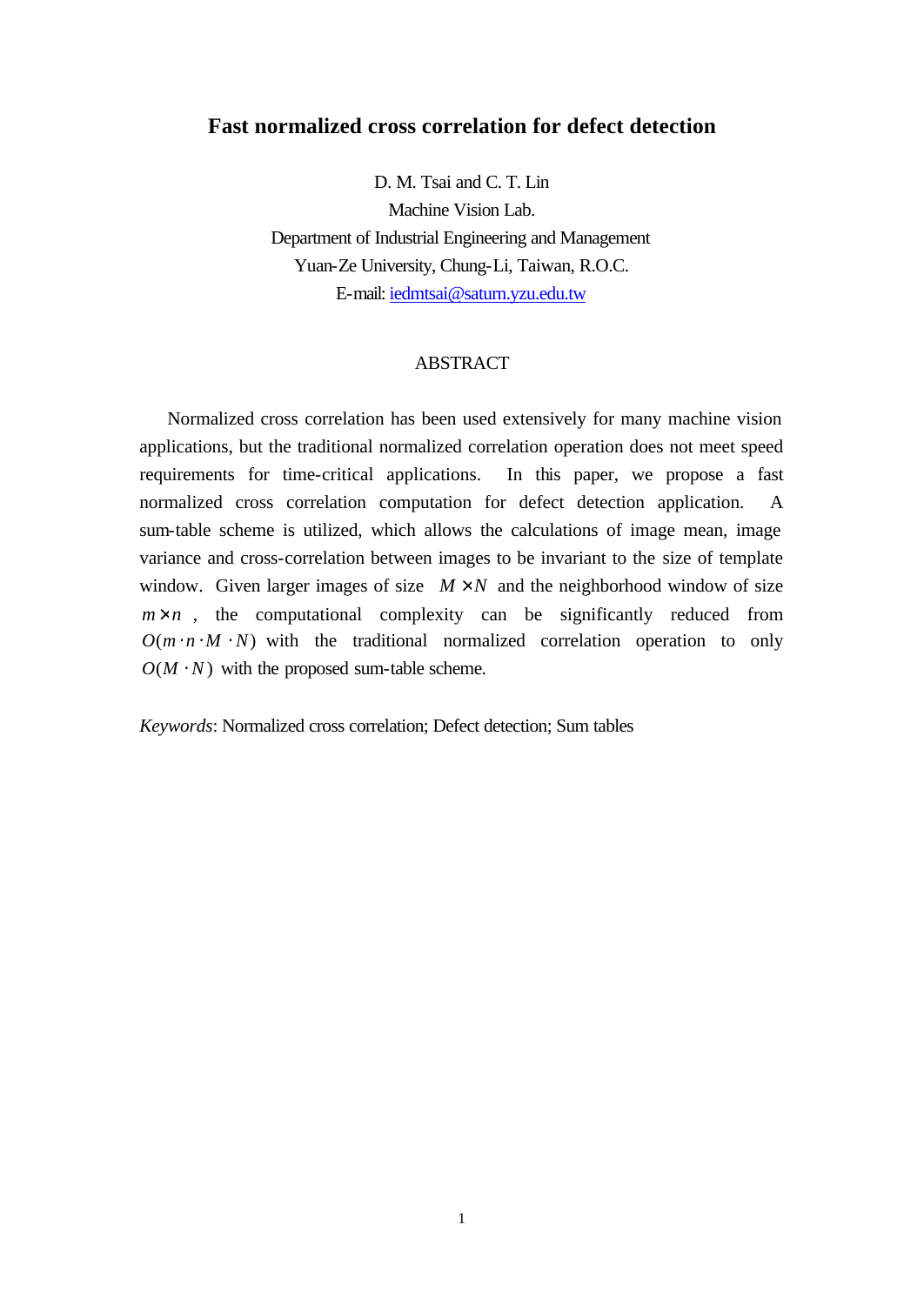### 1. INTRODUCTION

Normalized cross correlation (NCC) has been commonly used as a metric to evaluate the degree of similarity (or dissimilarity) between two compared images. The main advantage of the normalized cross correlation over the cross correlation is that it is less sensitive to linear changes in the amplitude of illumination in the two compared images. Furthermore, the NCC is confined in the range between –1 and 1. The setting of detection threshold value is much easier than the cross correlation. The NCC does not have a simple frequency domain expression. It cannot be directly computed using the more efficient FFT (Fast Fourier Transform) in the spectral domain. Its computation time increases dramatically as the window size of the template gets larger.

Correlation-based methods have been used extensively for many applications such as object recognition (Ooi and Rao, 1991), face detection (Brunelli and Poggio, 1993), motion analysis (Giachetti, 2000) and industrial inspections of printed-circuit boards (Kim *et al*., 1996), surface-mounted devices (Gallegos, *et al*., 1996), wafers (Cai, *et al*., 1994), printed characters (Penz, *et al*., 2001), fabrics (Yazdi and King, 1998), ceramic tiles (Costa and Petrou, 2000), etc. The traditional normalized correlation operation does not meet speed requirements for industry applications. In this paper, we present a fast normalized cross correlation for defect detection.

In object recognition or pattern matching applications, one finds an instance of a small reference template in a large scene image by sliding the template window in a pixel-by-pixel basis, and computing the normalized correlation between them. The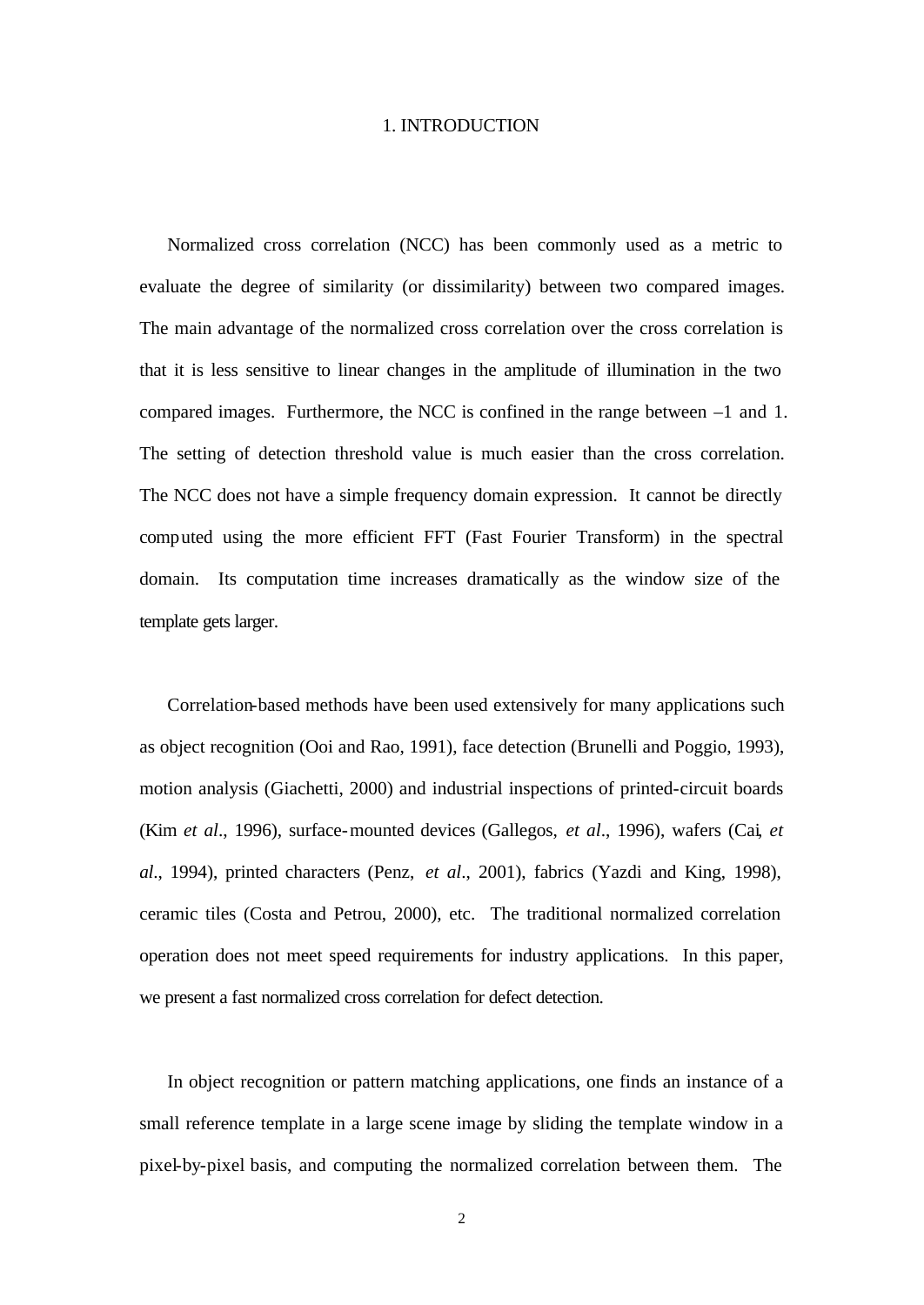maximum values or peaks of the computed correlation values indicate the matches between a template and subimages in the scene. The normalized cross correlation used for finding matches of a reference template  $t(i, j)$  of size  $m \times n$  in a scene image  $f(x, y)$  of size  $M \times N$  is defined as

$$
\boldsymbol{d}(x, y) = \frac{\sum_{i=m/2}^{m/2} \sum_{j=n/2}^{n/2} f(x+i, y+j) \cdot t(i, j) - m \cdot n \cdot \mathbf{m}_f \cdot \mathbf{m}_f}{\left\{ \left( \sum_{i=m/2}^{m/2} \sum_{j=n/2}^{n/2} f^2(x+i, y+j) - m \cdot n \cdot \mathbf{m}_f^2 \right) \cdot \left( \sum_{i=m/2}^{m/2} \sum_{j=n/2}^{n/2} t^2(i, j) - m \cdot n \cdot \mathbf{m}_f^2 \right) \right\}^{1/2}}
$$
\nfor all  $(x, y) \in M \times N$ 

where

$$
\mathbf{m}_f(x, y) = \frac{1}{m \cdot n} \sum_{i=-m/2}^{m/2} \sum_{j=-n/2}^{n/2} f(x + i, y + j)
$$

$$
\mathbf{m}_f(x, y) = \frac{1}{m \cdot n} \sum_{i=-m/2}^{m/2} \sum_{j=-n/2}^{n/2} t(i, j)
$$

The template size  $m \times n$  is smaller than the scene image size  $M \times N$ .

Pixel-by-pixel template matching is very time-consuming. For a scene image of size  $M \times N$ , and the template of size  $m \times n$ , the computational complexity is  $O(m \cdot n \cdot M \cdot N)$ . In order to alleviate the drawback of long processing time in template matching, the coarse-to-fine and multi-resolution search approaches (Gross and Rosenfeld, 1987; Crowley and Sanderson, 1987; Penz *et al*., 1999; Bonmassar and Schwartz, 1998) have been widely used to reduce computation burden. Such algorithms first scan the image quickly and find all promising areas in the rough resolution, and then search for more accurate patterns and locations in the fine resolution.

An alternative strategy to reduce the computational load of the normalized cross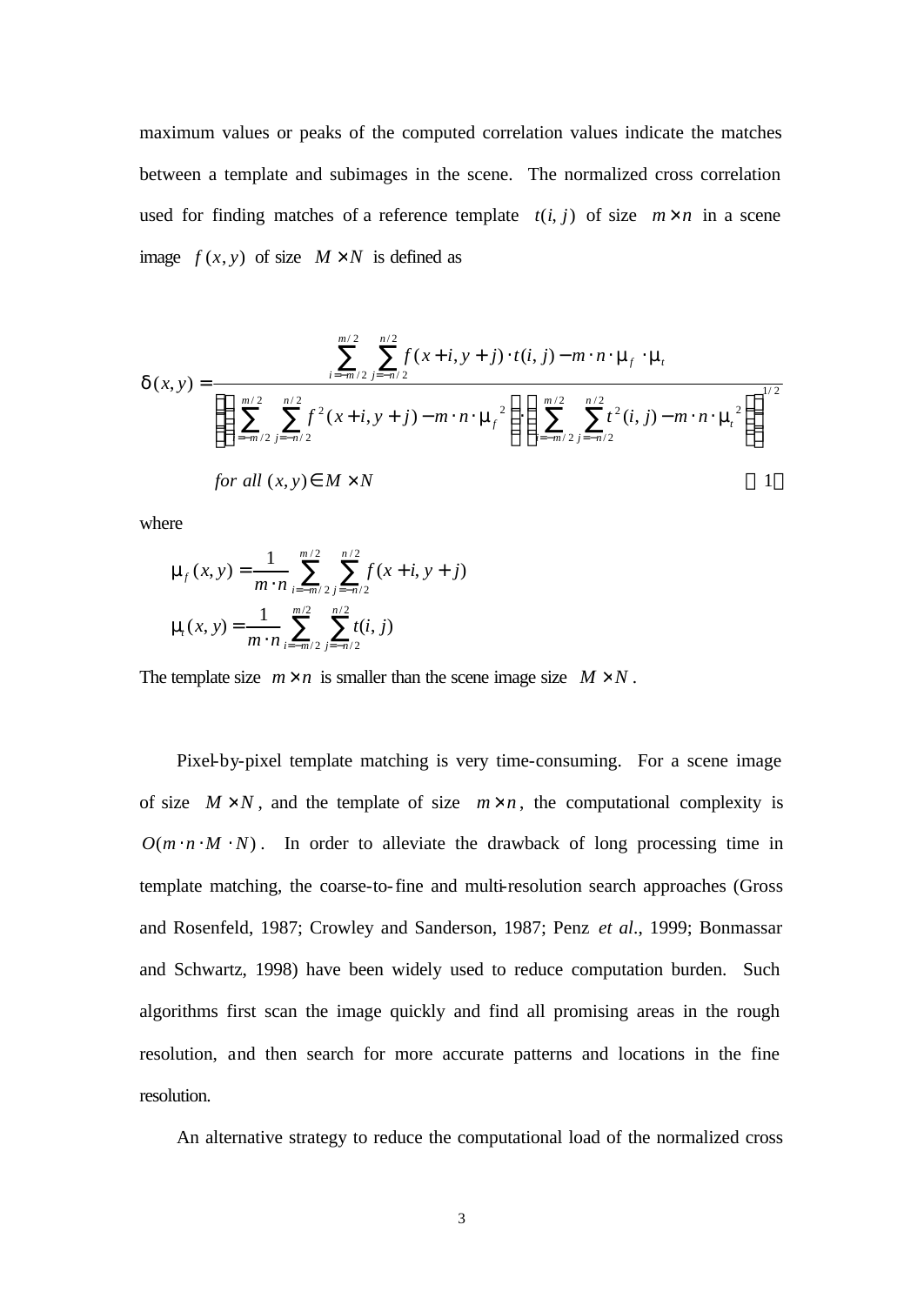correlation is to reduce data dimensionality by converting the 2D image into a 1D representation. Gallegos *et al*. (1996) generated a linear projection of the image along the major axis of the object under detection so that the 2D correlation can be converted into a 1D correlation. Tsai and Tsai (2002) used ring projection to reduce image dimensionality. The ring projection representation converts the 2D image in a circular window into a 1D gray-level signal as a function of radius. The feature of each ring with a specific radius is given by the average gray value of pixels on the ring. 1D representation can significantly reduce computational complexity. However, reduction in image dimensionality also reduces spatial information between pixels in the 2D image, and may result in false detection.

Lewis (1995) presented an algorithm for fast calculation of the normalized correlation using two sum tables over the image function  $f$  and image energy  $f^2$ . The sum tables are pre-computed integrals of  $f$  and  $f^2$  over the search image. For a window of size  $m \times n$ , it can efficiently reduce the arithmetic operations from  $m \cdot n$  to only three addition/subtraction operations once the sum tables are established. Lewis' sum-table approach can be used to efficiently calculate the denominator (image variances) of eq. (1). However, it cannot be directly applied to compute the cross correlation between images  $f$  and  $t$ , as the one shown in the numerator of eq. (1). The computational inefficiency of the NCC remains. Briechle and Hanebeck (2001) further presented a sum table-based algorithm for fast calculation of the NCC, and applied it to the problem of object recognition. The computation of the numerator in eq. (1), i.e., the cross correlation between images  $f$  and  $t$ , is simplified by the weighted sum of rectangular basis functions, i.e.,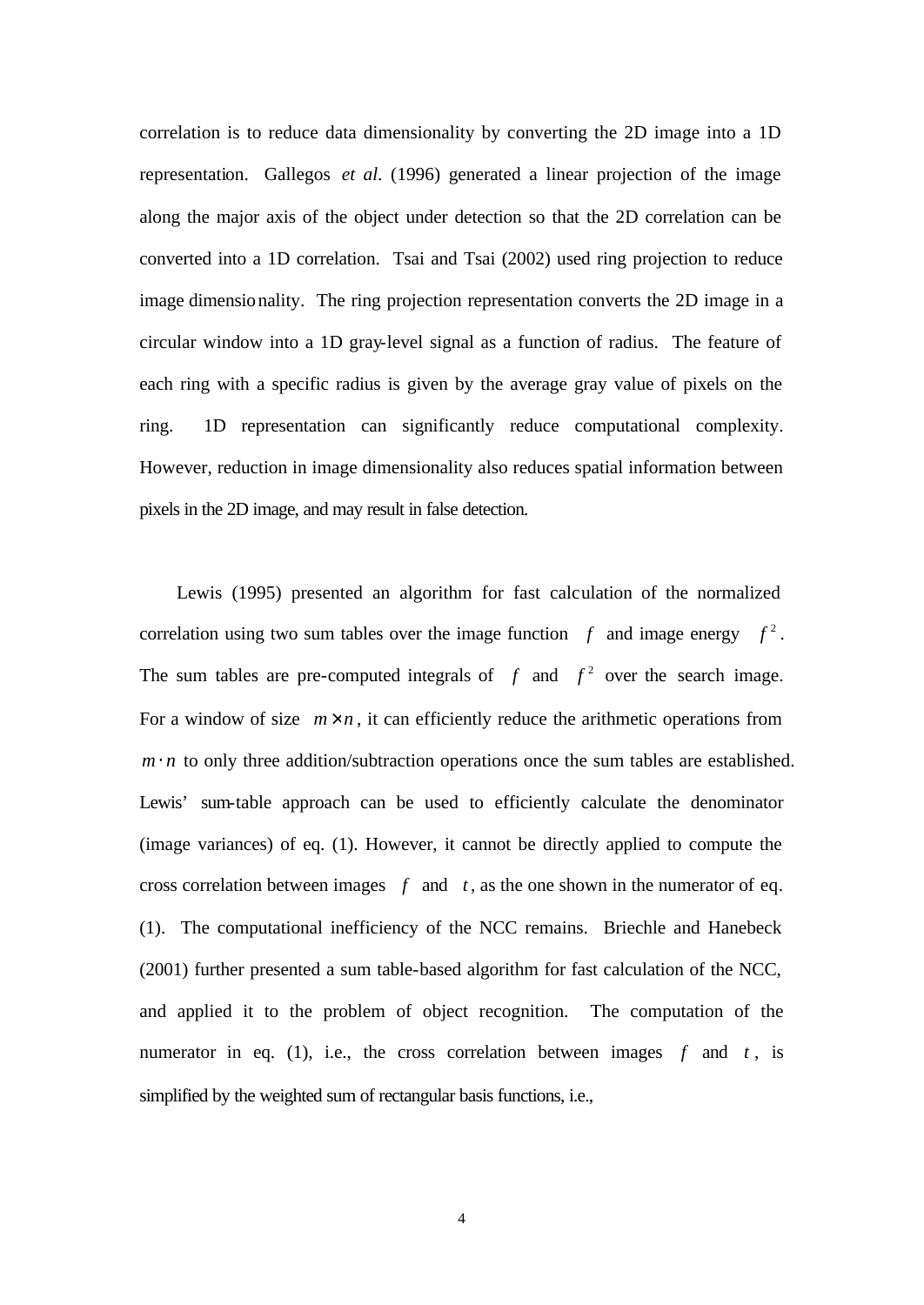$$
\sum_{i=1}^K k_i \sum_{(x,y)\in R_i} f(x, y) ,
$$

where  $R_i$  defines the rectangular area of basis function  $i$ . This allows the sum table to be applied to the scene image  $f$ . The estimation of the coefficients  $k_i$  for the *K* basis functions is a non-trivial problem, and the result is only an approximation of the cross correlation. This approach is not practical for defect detection application since one may have to estimate  $M \cdot N$  sets of coefficients  $k_i$ given a scene image of size  $M \times N$ .

In the correlation-based defect detection applications, a reference image and a scene image, both of sizes  $M \times N$ , are compared in a pixel-by-pixel basis. Two small windowed subimages of coincident pixel locations from the two respective compared images are used to compute the normalized cross correlation. The computation process is repeated by taking each coordinates  $(x, y)$  as the center of the neighborhood window so that the normalized correlation value of each pixel in the scene image can be evaluated. A pixel with NCC value below some specific threshold is then classified as a defective point. The location of a local defect in the scene image can be effectively detected in this manner. The normalized cross correlation used for detecting defects between a reference image  $r(x, y)$  and a scene image  $f(x, y)$  is defined as

$$
\boldsymbol{d} = \frac{\sum_{i=-m/2}^{m/2} \sum_{j=-n/2}^{n/2} f(x+i, y+j) \cdot r(x+i, y+j) - m \cdot n \cdot \mathbf{m}_f \cdot \mathbf{m}_f}{\left\{ \left( \sum_{i} \sum_{j} f^2(x+i, y+j) - m \cdot n \cdot \mathbf{m}_f^2 \right) \cdot \left( \sum_{i} \sum_{j} r^2(x+i, y+j) - m \cdot n \cdot \mathbf{m}_f^2 \right) \right\}^{1/2}}
$$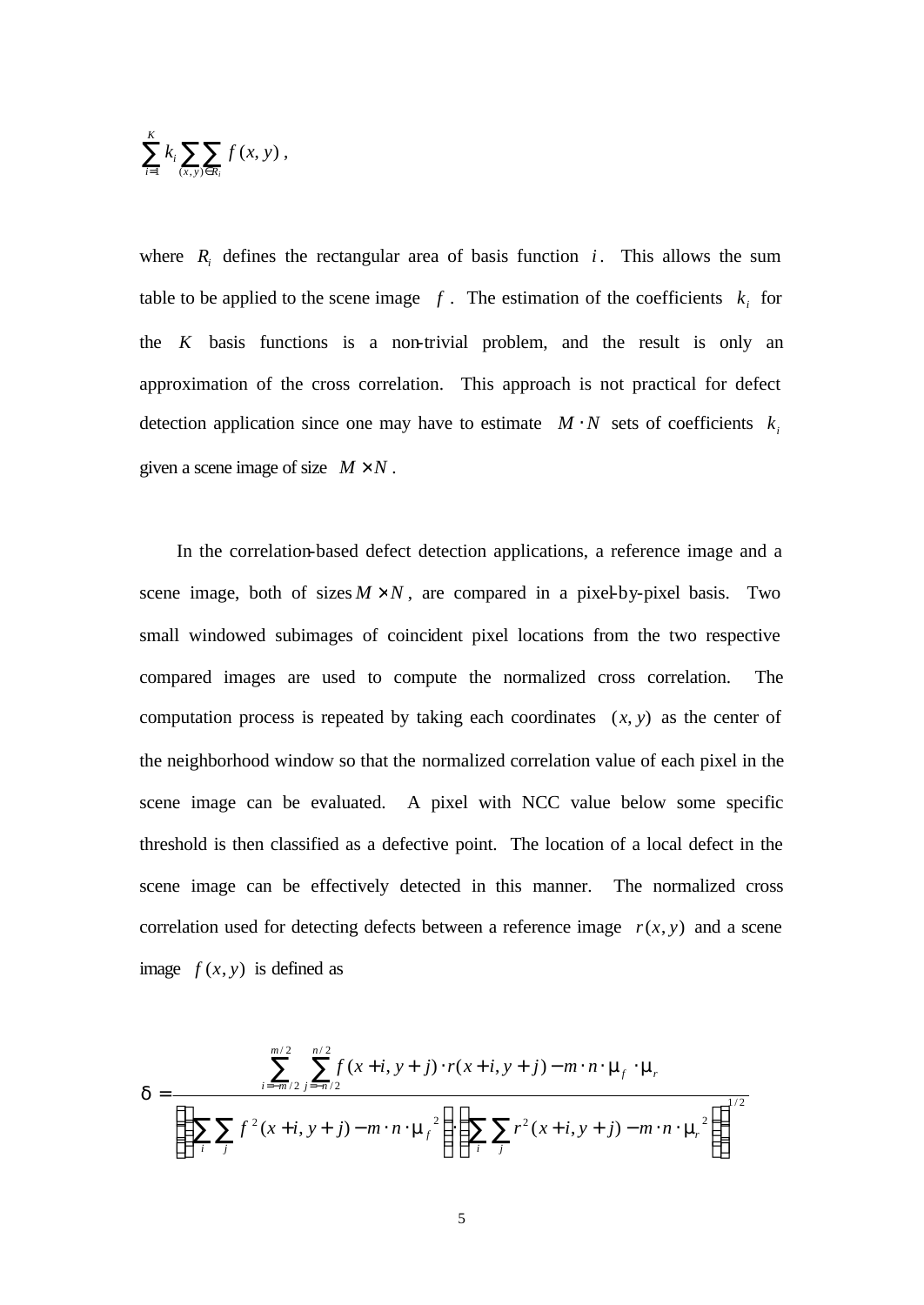where  $m \times n$  is the size of the neighborhood window;  $m_f$  and  $m_f$  are the gray-level averages of the windowed subimages from the scene and the reference, respectively. In this paper, we show that both the denominator (variances) and numerator (cross variance) of the normalized correlation formulation in eq. (2) can be calculated with the sum-table operation for defect detection application. The proposed sum-table scheme reduces the computational complexity of the traditional normalized cross correlation from  $O(m \cdot n \cdot M \cdot N)$  to only  $O(M \cdot N)$ , given that the image of size  $M \times N$  and the neighborhood window of size  $m \times n$  The proposed method is invariant to the window size, and results in significant savings of computation time. This paper is organized as follows: Section 2 presents the sum-table scheme for NCC computation. The computational complexity and computation time between the proposed method and the traditional operation are also evaluated. The paper is concluded in Section 3.

### 2. THE SUM-TABLE SCHEME FOR NCC COMPUTATION

As aforementioned, the computational complexity of the traditional normalized cross correlation directly depends on the size of the neighborhood window. It is a common practice to use a small window size for time-critical applications. A small size of neighborhood window may contribute to computational efficiency, but it also degrades the effectiveness of defect detection.

Model images defined in a small window contain only little structure, and do not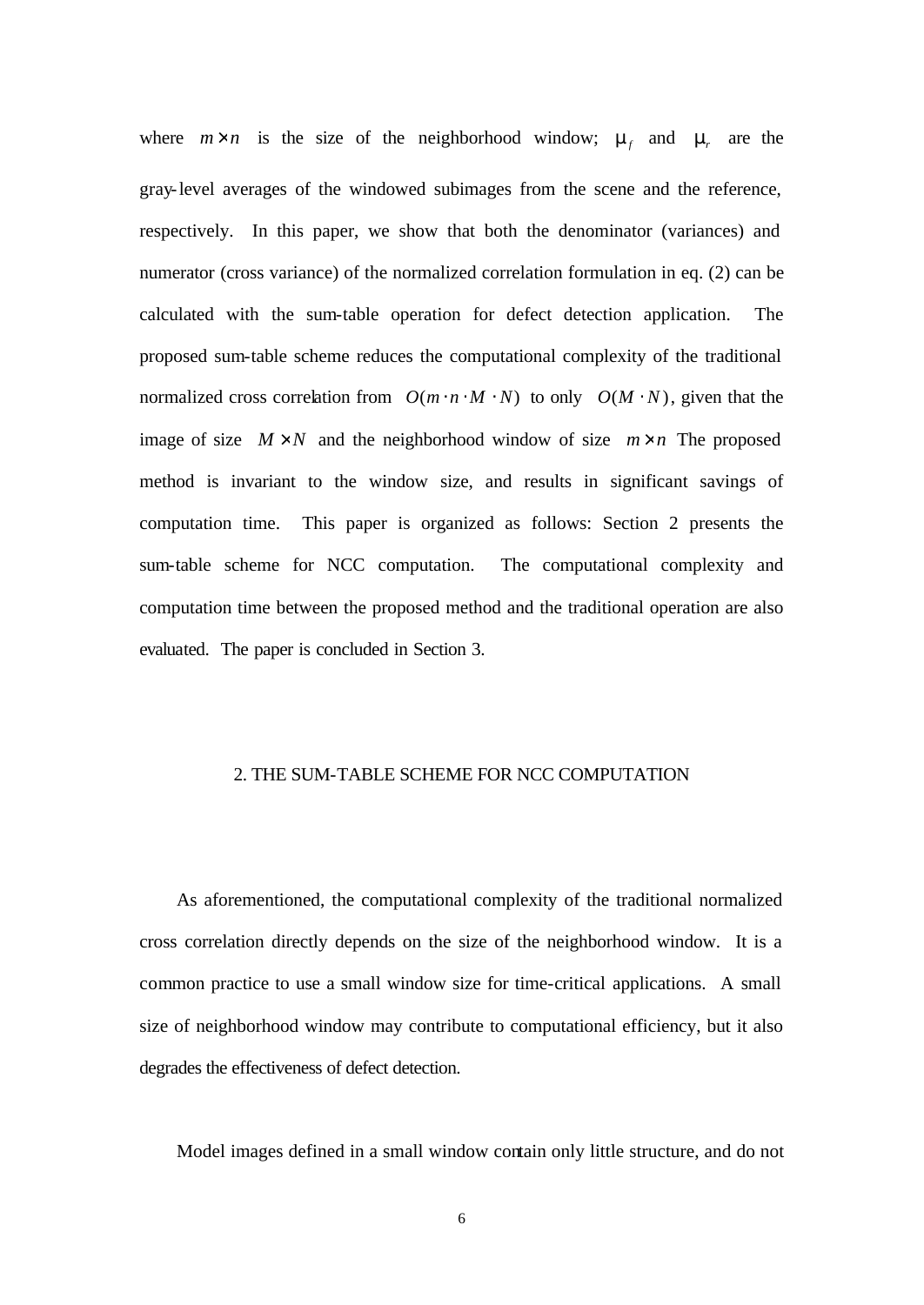have enough information contents for robust detection. For a neighborhood window that contains  $m \times n$  sample pixels, the error between the sampled correlation coefficient *d* and its continuous version *r* can be expressed by (Weatherburn, 1962; Betke and Makris, 1995)

$$
E[(\mathbf{d}-\mathbf{r})^2] = \frac{1-\mathbf{r}^2}{\sqrt{m \cdot n}}
$$
\n(3)

The evaluation of *d* relies on the window size. False detection can be avoided if the neighborhood window is sufficiently large. Figure 1(a) shows the image of a faultless PCB used as a reference, and Figure 1(b) is a defective PCB that involves a missing IC component. Both images are  $400 \times 400$  pixels wide. In order to visualize the detection results, the resulting normalized correlation values are displayed as a function of intensity, where brightness is linearly proportional to the magnitude of the normalized correlation  $\boldsymbol{d}$ . The darker the intensity in the resulting image, the stronger the evidence of a defect. Figures  $1(c)$ - $(f)$  show the detection results from window sizes of  $5\times5$ ,  $15\times15$ ,  $20\times20$  and  $35\times35$  pixels, respectively. The results reveal that an overly small window size can not generate reliable correlation values. Although the defective region can be notable detected with a small window size, noisy points are also signified in the resulting image. This may cause serious false alarm. The effect of noise is significantly reduced as the window size increases.

In this paper, we present a sum-table scheme that allows the calculation of the normalized cross correlation in eq. (2) to be invariant to the neighborhood window size so that the efficiency and effectiveness of the NCC for defect detection can be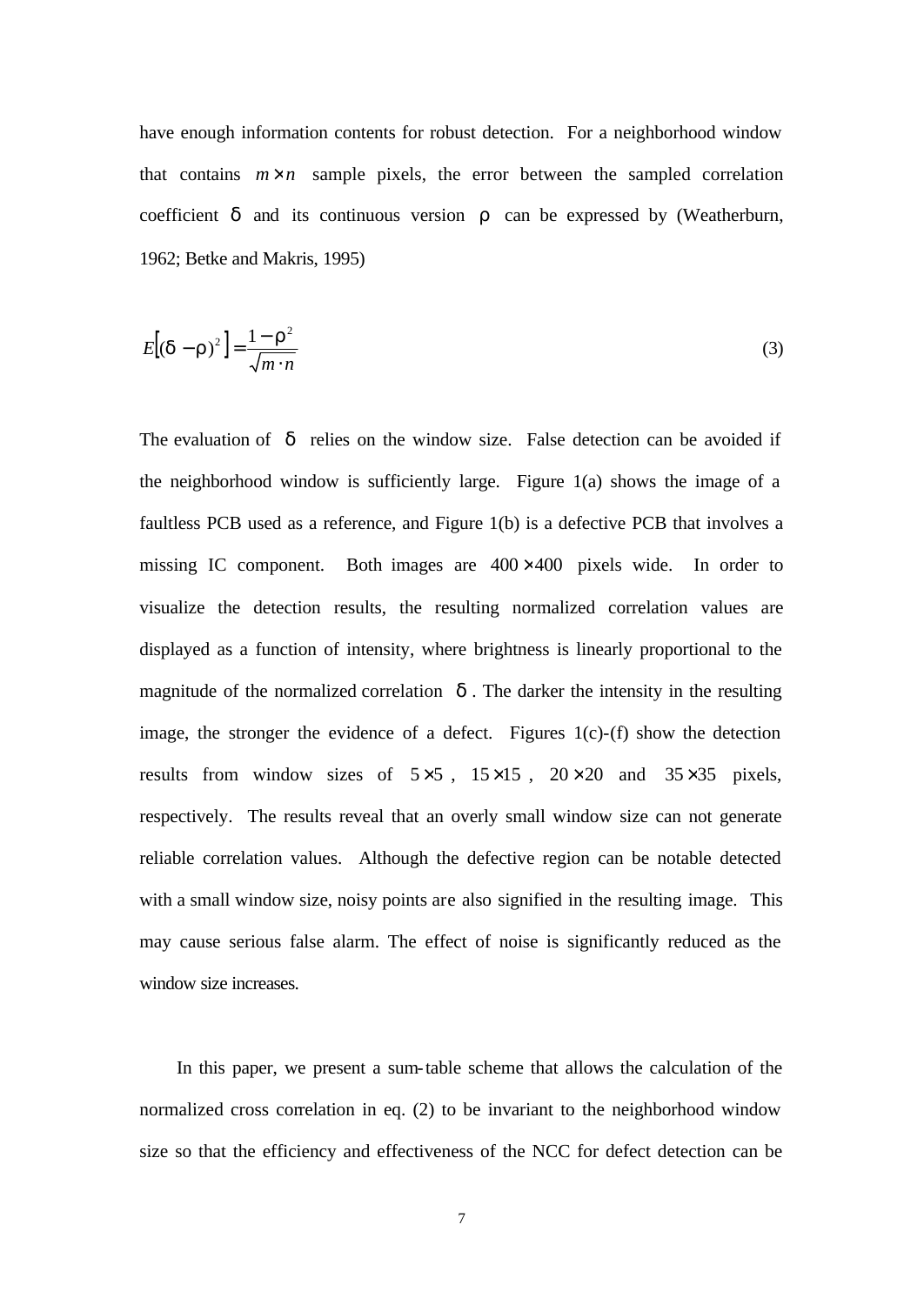simultaneously retained. Given a two-dimensional discrete function  $g(x, y)$ ,  $x = 0, 1, 2, \dots, M - 1$  and  $y = 0, 1, 2, \dots, N - 1$ , the sum table associated with  $g(x, y)$ is constructed by (Lewis, 1995)

$$
S(x, y) = g(x, y) + S(x-1, y) + S(x, y-1) - S(x-1, y-1)
$$
\n(4)

with  $S(x, y) = 0$  when either  $x, y < 0$ .

The sum of  $g(x, y)$  over limited ranges of x and y can then be calculated from the sum table, i.e.,

$$
\sum_{i=-m/2}^{m/2} \sum_{j=-n/2}^{n/2} g(x+i, y+j) = S(x+m/2, y+n/2) - S(x-m/2-1, y+n/2) - S(x+m/2, y-n/2-1) + S(x-m/2-1, y-n/2-1)
$$
\n(5)

Note that the original computation of the sum of  $g(x, y)$  over the size of  $m \times n$ involves *m*⋅*n* addition operations. It is dramatically reduced to only 3 addition/subtraction operations, and is invariant to the window size  $m \times n$  with the help of the sum table.

The normalized correlation operations in eq. (2) involve the calculations of the image means and image squares for both the reference  $r(x, y)$  and the scene  $f(x, y)$  and the cross correlation between  $f$  and  $r$ , i.e.,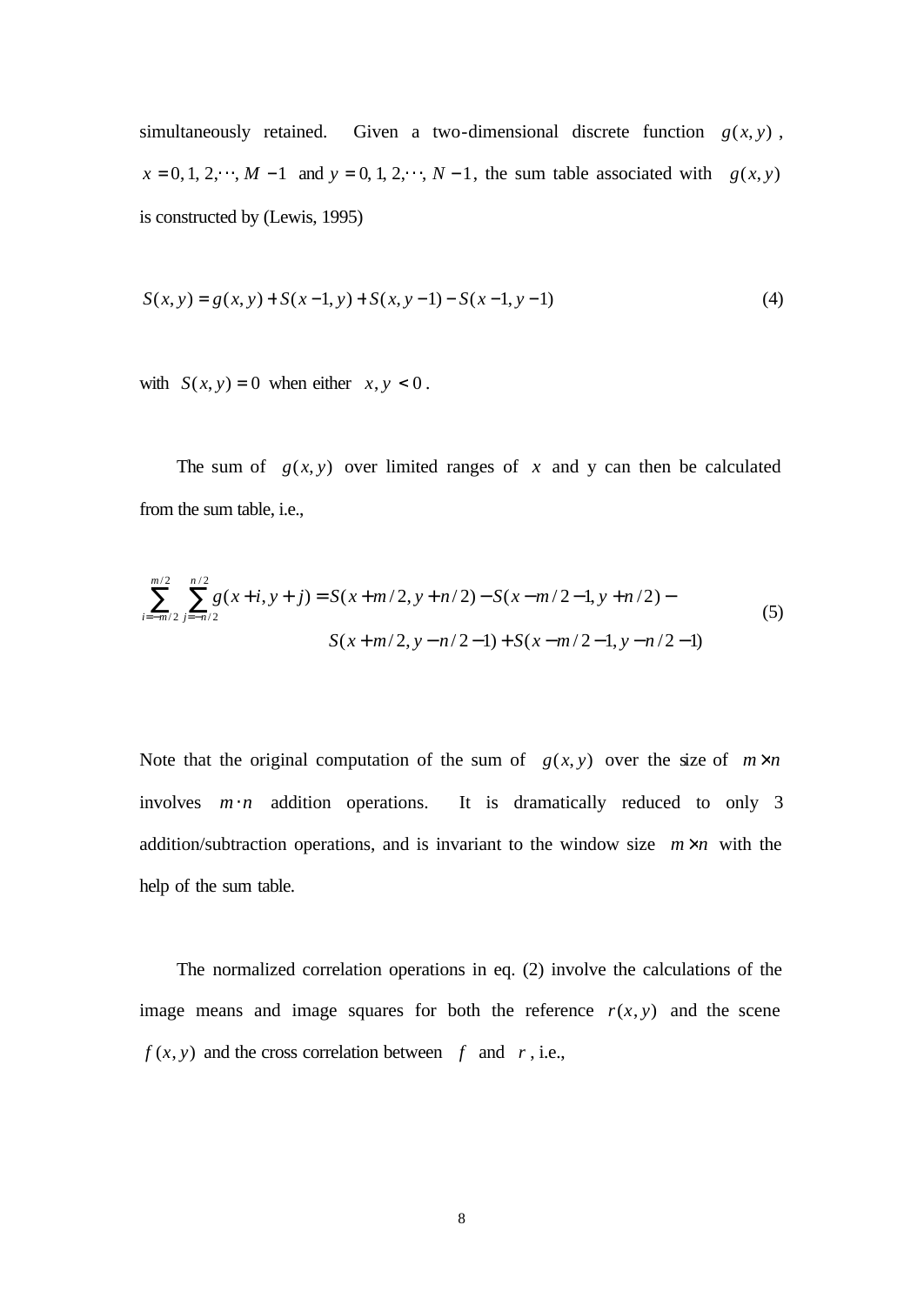$$
\sum_{i=-m/2}^{m/2} \sum_{j=-n/2}^{n/2} f(x+i, y+j)
$$
 (6)

$$
\sum_{i=-m/2}^{m/2} \sum_{j=-n/2}^{n/2} f^2(x+i, y+j)
$$
 (7)

$$
\sum_{i=-m/2}^{m/2} \sum_{j=-n/2}^{n/2} f(x+i, y+j) \cdot r(x+i, y+j)
$$
 (8)

and

 $/2 j=-n/2$ 

*i* = -*m* / 2 *j* = -*n* 

$$
\sum_{i=-m/2}^{m/2} \sum_{j=-n/2}^{n/2} r(x+i, y+j)
$$
(9)  

$$
\sum_{i=-m/2}^{m/2} \sum_{j=-n/2}^{n/2} r^2 (x+i, y+j)
$$
(10)

Note that the image mean and image square (eqs. (9) and (10)) for the reference image  $r(x, y)$  can be pre-calculated off-line. They do not cost the computation time in the inspection process. Since the normalized cross correlation is applied for defect detection, the image mean and image square for the scene image  $f(x, y)$ , and the cross-correlation between  $f$  and  $r$  (eqs. (6)-(8)) can be efficiently calculated by constructing three sum tables as follows:

$$
S_m(x, y) = f(x, y) + S_m(x - 1, y) + S_m(x, y - 1) - S_m(x - 1, y - 1)
$$
  
\n
$$
S_s(x, y) = f^2(x, y) + S_s(x - 1, y) + S_s(x, y - 1) - S_s(x - 1, y - 1)
$$
  
\n
$$
S_c(x, y) = f(x, y) \cdot r(x, y) + S_c(x - 1, y) + S_c(x, y - 1) - S_c(x - 1, y - 1)
$$

with  $S_m(x, y)$ ,  $S_s(x, y)$  and  $S_c(x, y) = 0$  if either  $x, y < 0$ . Therefore, eqs. (6)-(8) can be calculated from the sum tables  $S_m(x, y)$ ,  $S_s(x, y)$  and  $S_c(x, y)$ , respectively. That is,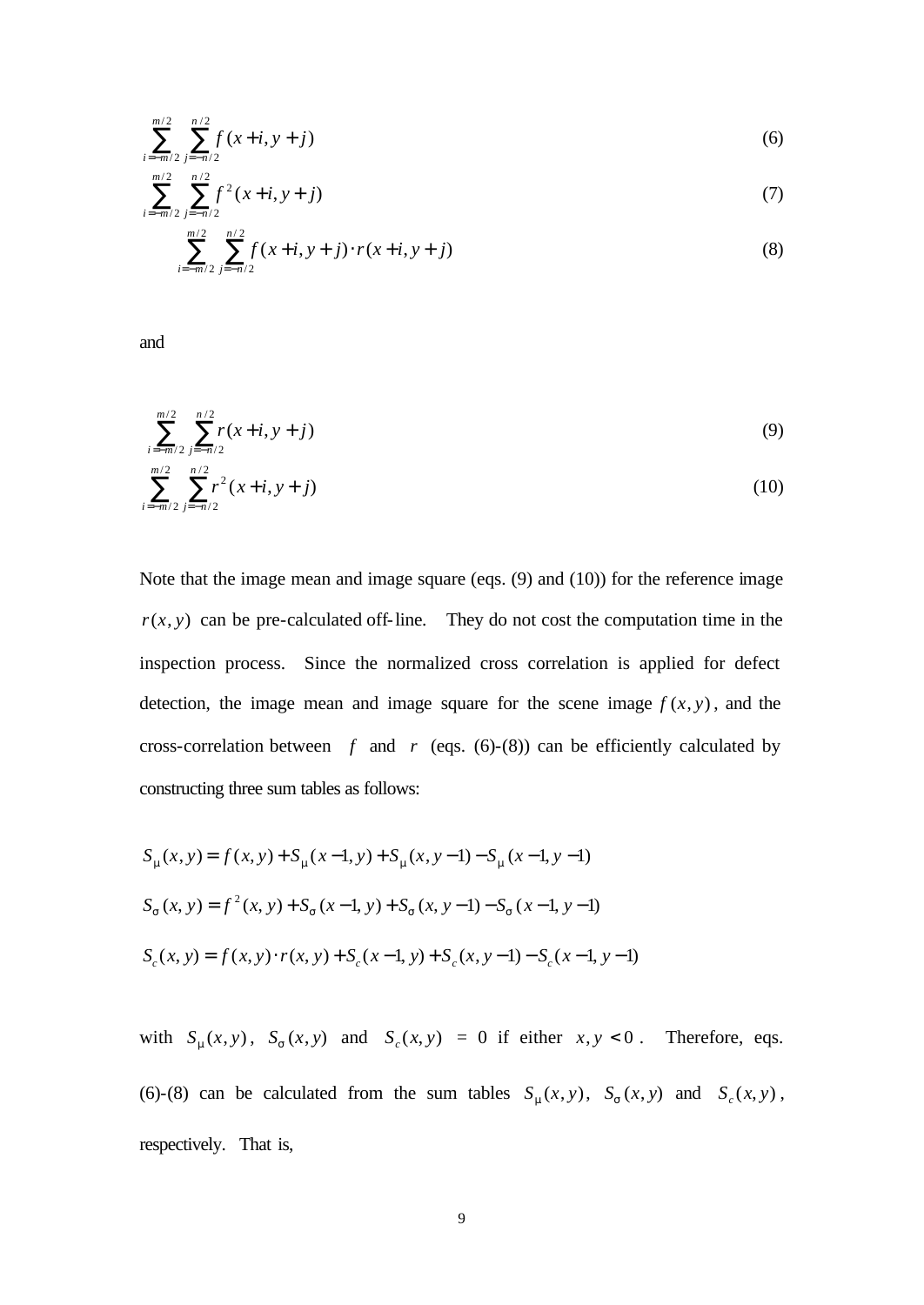$$
\sum_{i=-m/2}^{m/2} \sum_{j=-n/2}^{n/2} f(x+i, y+j) = S_m(x+m/2, y+n/2) - S_m(x-m/2-1, y+n/2) -
$$
  
\n
$$
S_m(x+m/2, y-n/2-1) + S_m(x-m/2-1, y-n/2-1)
$$
  
\n
$$
\sum_{i=-m/2}^{m/2} \sum_{j=-n/2}^{n/2} f^2(x+i, y+j) = S_s(x+m/2, y+n/2) - S_s(x-m/2-1, y+n/2) -
$$
  
\n
$$
S_s(x+m/2, y-n/2-1) + S_s(x-m/2-1, y-n/2-1)
$$
  
\n
$$
\sum_{i=-m/2}^{m/2} \sum_{j=-n/2}^{n/2} f(x+i, y+j) \cdot r(x+i, y+j) = S_c(x+m/2, y+n/2) - S_c(x-m/2-1, y+n/2) -
$$
  
\n
$$
S_c(x+m/2, y-n/2-1) + S_c(x-m/2-1, y-n/2-1)
$$

For two compared images of size  $M \times N$ , and a neighborhood window of size  $m \times n$ , the required arithmetic operations between the traditional normalized correlation and the proposed sum-table scheme are summarized in Table 1. It can be seen from Table 1 that the proposed sum-table scheme takes only  $18 \cdot M \cdot N$ addition/subtraction and  $2 \cdot M \cdot N$  multiplication operations, whereas the traditional normalized correlation involves 3⋅*m*⋅*n*⋅*M* ⋅*N* addition and 2⋅*m*⋅*n*⋅ *M* ⋅ *N* multiplication operations. The overall improvements of the proposed method over the traditional normalized correlation are  $m \cdot n/6$  in addition/subtraction and  $m \cdot n$ in multiplication. The computational complexity can be significantly reduced from  $O(m \cdot n \cdot M \cdot N)$  to only  $O(M \cdot N)$ , i.e., the computation of NCC is invariant to the window size  $m \times n$ . This allows a user to select a sufficiently large neighborhood window for obtaining the best detection effectiveness, while maintaining the computational efficiency.

Given a scene image of size  $400\times400$  pixels, the computation times from the proposed sum-table scheme and the traditional NCC operation on a personal computer with a Pentium III-1000MHz processor are presented in Table 2. The results reveal that the computation time of the traditional method is dramatically increased as the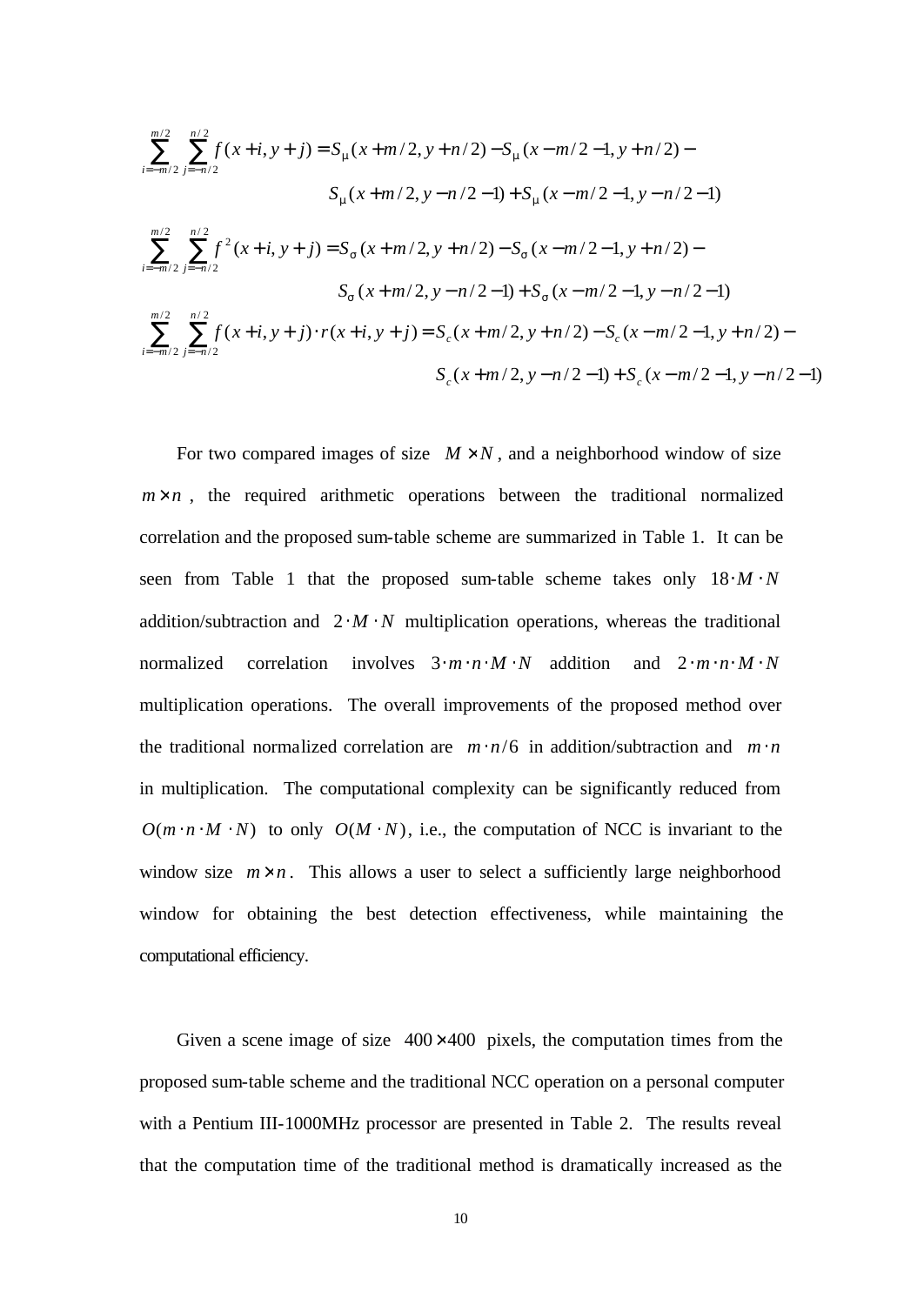window size gets larger. However, the computation time of the proposed method is a constant, regardless of the changes in window size.

### 3. CONCLUSION

The traditional normalized cross correlation is one of the most effective and commonly used similarity metrics in computer vision. However, it does not meet speed requirements for time-critical applications. In this paper, we have proposed a fast normalized cross correlation based on the sum-table scheme for the application in defect detection. The use of the sum tables for the calculations of image mean, image variance and cross correlation introduces substantial computation savings. The computational complexity can be dramatically reduced from  $O(m \cdot n \cdot M \cdot N)$ with the traditional normalized correlation operation to only  $O(M \cdot N)$  with the proposed sum-table scheme, given that the scene image of size  $M \times N$ , and the neighborhood window of  $m \times n$ . Since the proposed method is invariant to the window size, a user can select a proper window size to maximize the detection effectiveness for the object under inspection without trading off the computational efficiency. The proposed sum-table scheme makes the normalized cross correlation applicable for on-line defect detection applications.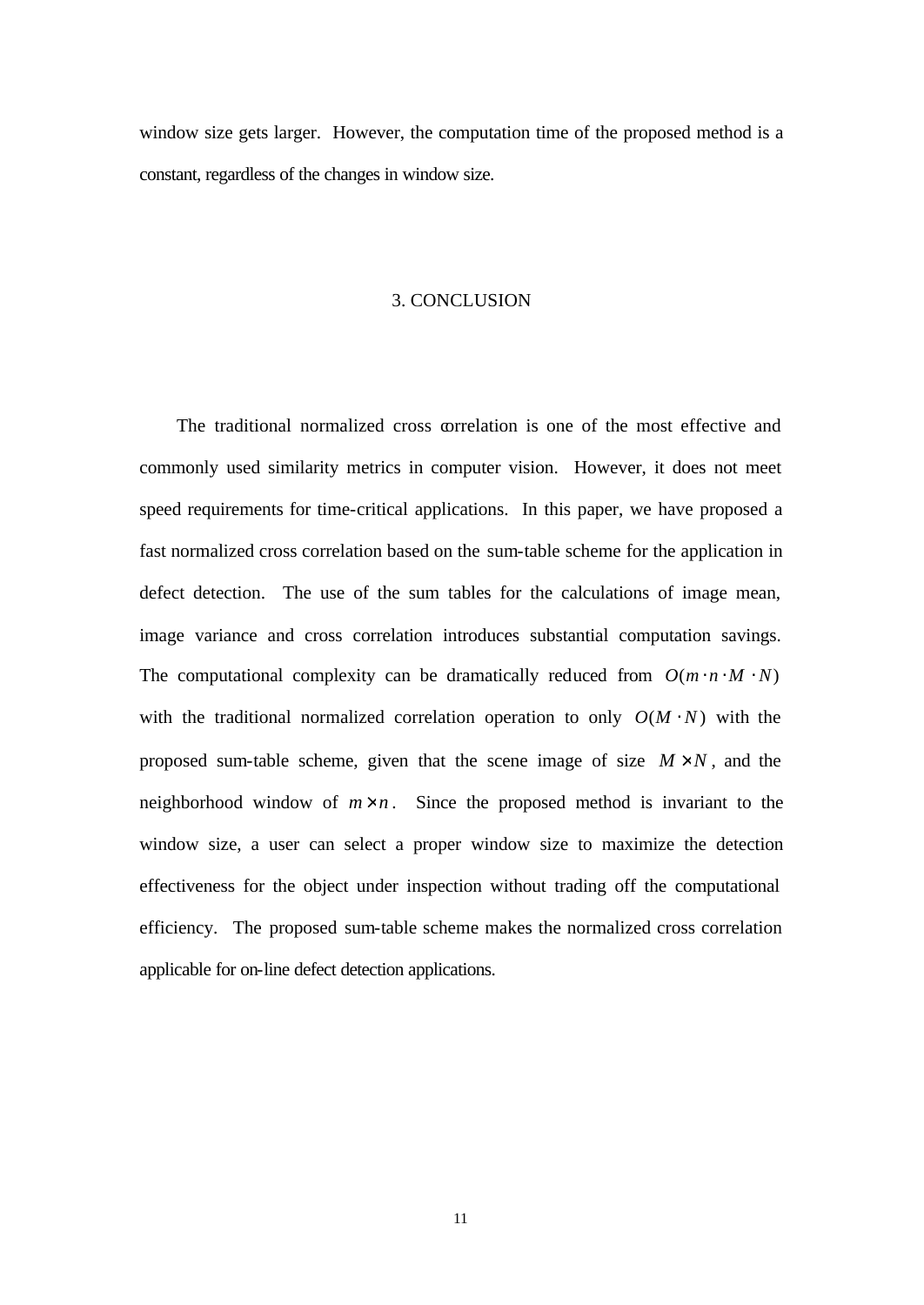#### **REFERENCES**

Betke, M., Makris, N. C., 1995. Fast object recognition in noisy images using simulated annealing. In: Proceedings of the  $5<sup>th</sup>$  International Conference on Computer Vision, Cambridge, MA, pp. 523-530.

Bonmassar, G., Schwartz, E. L., 1998. Improved cross-correlation for template matching on the Laplacian pyramid. Pattern Recognition Letters 19, 765-770.

Briechle, K., Hanebeck, U. D., 2001. Te mplate matching using fast normalized cross correlation. In: Proceedings of SPIE, V. 4387, Optical Pattern Recognition XII, Orlando, FL, pp. 95-102.

Brunelli, R., Poggio, T., 1993. Face recognition: Features versus templates. IEEE Trans. Pattern Anal. Mach. Intell. 15, 1042-1052.

Cai, X. Y., Kvasnik, F., Blore, R. W., 1994. Wafer fault measurement by coherent optical processor. Applied Optics 33, 4487-4496.

Costa, C. E., Petrou, M., 2000. Automatic registration of ceramic tiles for the purpose of fault detection. Machine Vision and Applications 11, 225-230.

Crowley, J. L., Sanderson, A. C., 1987. Multiple resolution representation and probabilistic matching of 2-D gray-scale shape. IEEE Trans. Pattern Anal. Mach. Intell. 9, 113-121.

Gallegos, J. M., Villalobos, J. R., Carrillo, G., Cabrera, S. D., 1996. Reduced-dimension and wavelet processing of SMD images for real-time inspection. In: Proceedings of the IEEE Southwest Symposium on Image Analysis and Interpretation, San Antonio, TX, pp. 30-36.

Giachetti, A., 2000. Matching techniques to compute image motion. Image and Vision Computing 18, 247-260.

Gross, A. D., Rosenfeld, A., 1987. Multiresolution object detection and delineation. Computer Vision Graphics Image Process. 39, 102-115.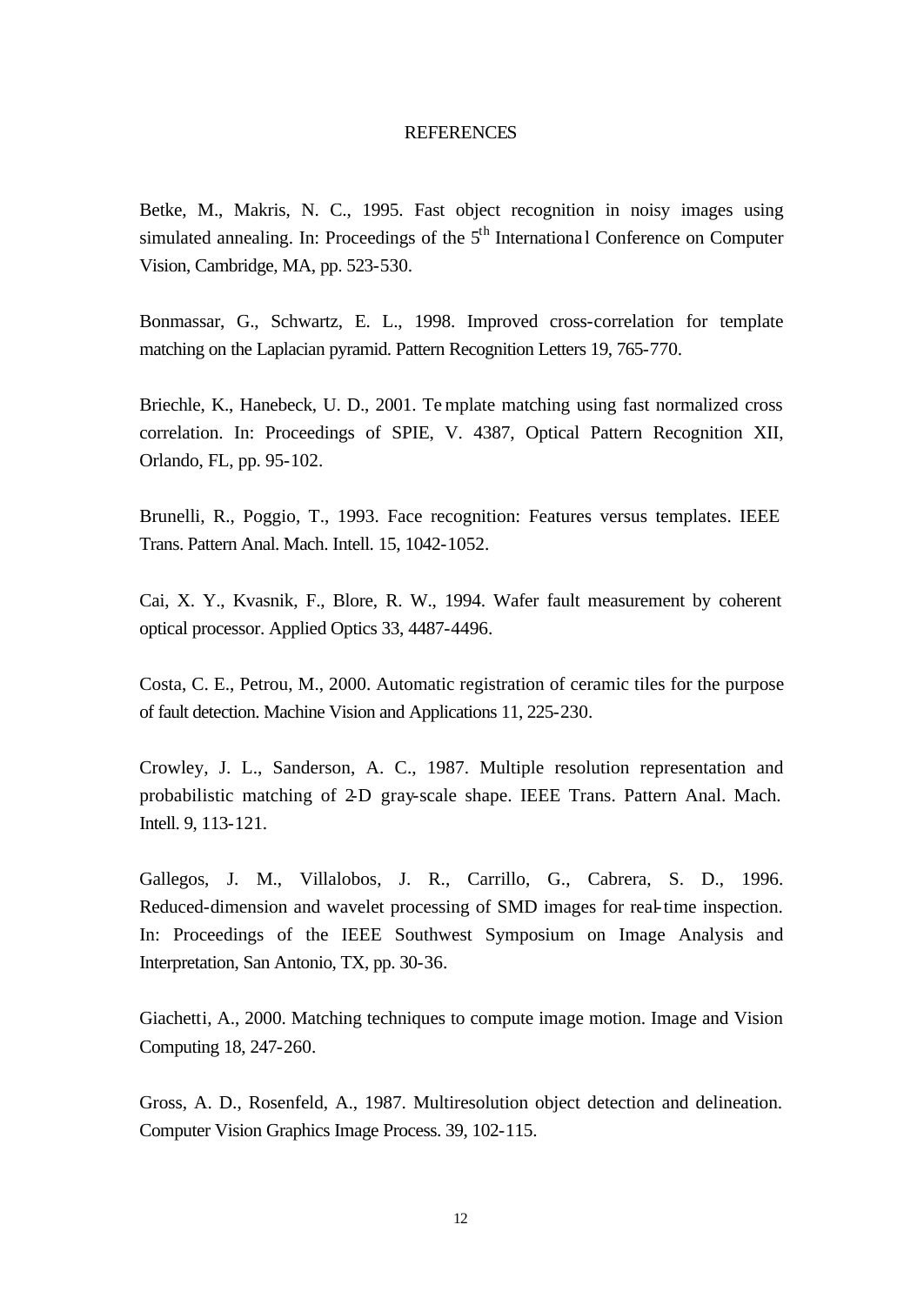Kim, J. H., Cho, H. S., Kim, S., 1996. Pattern classification of solder joint images using a correlation neural network. Engineering Applications of Artificial Intelligence 9, 655-669.

Lewis, J. P., 1995. Fast normalized cross-correlation. Online, Internet, Available: **www.idiom.com/~zilla/Work/nvisionInterface/nip.pdf**

Ooi, J., Rao, K., 1991. New insights into correlation-based template matching. In: Proceedings of SPIE, V. 1468, Applications of Artificial Intelligence IX, Orlando, FL, pp. 740-751.

Penz, H. Bajla, I., Mayer, K., Krattenthaler, W., 1999. High-speed template matching with point correlation in image pyramids. In: Proceedings of SPIE, V. 3827, Bellingham, WA, pp. 85-94.

Penz, H., Bajla, I., Vrabl, A., Krattenthaler, W, Mayer, K., 2001. Fast real-time recognition and quality inspection of printed characters via point-correlation. In: Proceedings of SPIE, V. 4303, Real-time Image V, San Jose, CA. Pp. 127-137.

Tsai, D.-M., Tsai, Y.-H., 2002. Rotation-invariant pattern matching with color ring-projection. Pattern Recognition 35, 131-141.

Weatherburn, C. E., 1962. A First Course in Mathematial Statistics. Cambridge University Press.

Yazdi, H. R., King, T. G., 1998. Application of 'vision in the loop' for inspection of lace fabric. Real-Time Imaging 4, 317-332.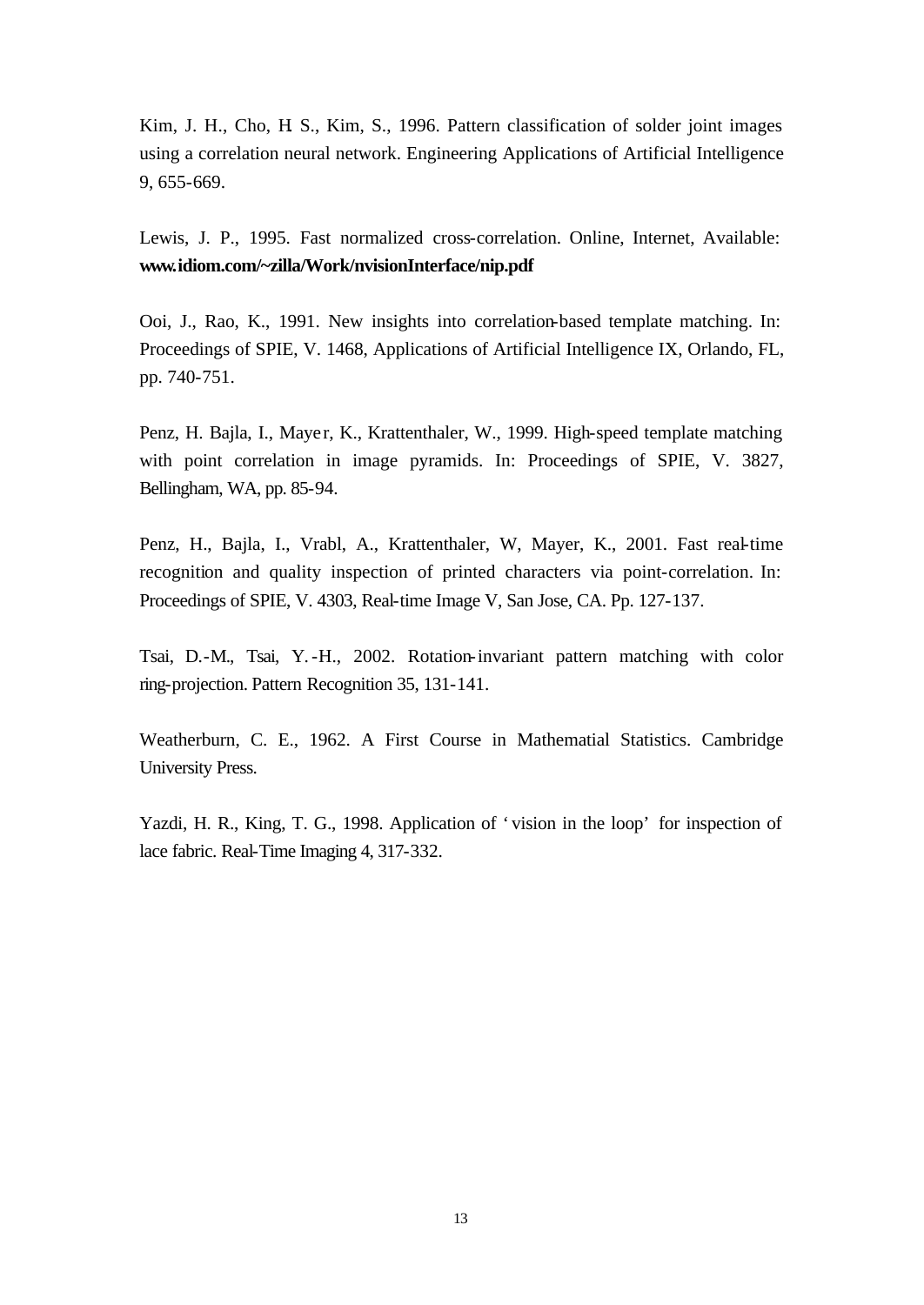

Figure 1. The effect of changes in window size: (a) the reference image; (b) the scene image involving a missing IC component; (c)-(f) detection results from window sizes of  $5 \times 5$ ,  $15 \times 15$ ,  $20 \times 20$  and  $35 \times 35$  pixels, respectively.